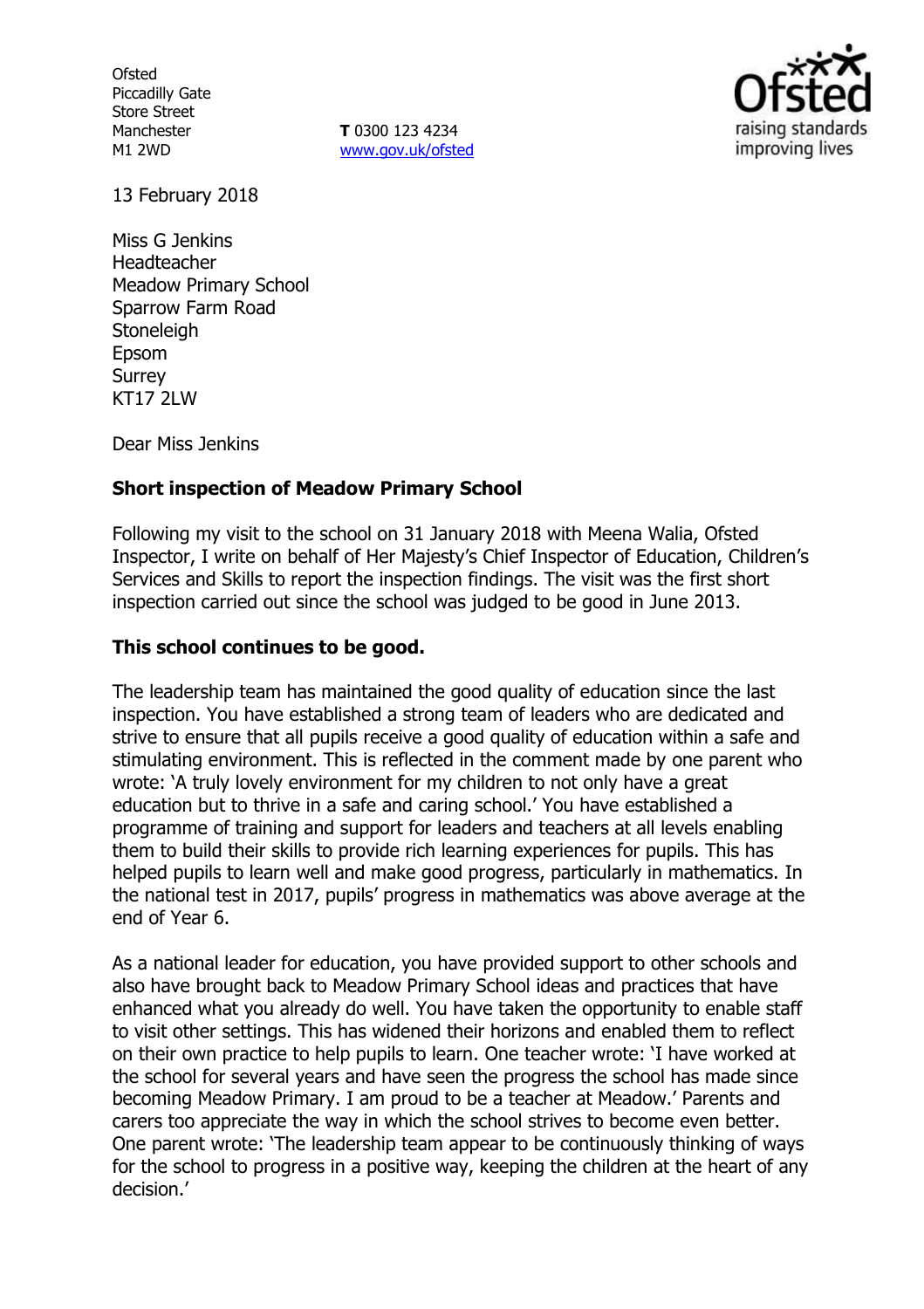

Pupils love their school and say there is very little they would like to change. In the pupil survey, the vast majority of pupils say they feel happy and safe in school. They say there is very little bullying and that behaviour in class and around the school is usually very good. Pupils understand that one or two individuals struggle to manage their behaviour but they are confident that adults take rapid action so that learning is not disrupted. Pupils appreciate the wide range of activities that are available to them.

Pupils say that the curriculum is rich and stimulating and that teachers are always looking for activities that make learning fun and enjoyable. This was seen in the quality of displays in classrooms and around the school showing a vibrant and stimulating curriculum. Pupils particularly enjoy trips and visits that add to their enjoyment of school. During the inspection, pupils in Year 3 spent most of the morning learning about the ancient Greeks through a drama workshop. In addition to enhancing their understanding of life in that time, this also promoted their spiritual, moral, social and cultural understanding well.

Pupils of all backgrounds get on well together. They are polite, friendly and helpful and they enjoy talking to visitors about their school. They say there is no discrimination and that they are all treated equally. During lunchtime break, pupils enjoy a variety of physical equipment and activities that help to keep them fit and healthy. In classrooms, pupils behave well and, at times, exceptionally well. They enjoy good working relationships with teachers and they demonstrate very positive attitudes to learning. Pupils are proud of their work and take delight in sharing their success with visitors.

Since the previous inspection you have introduced a new spelling programme and this has shown gains in the proportion of pupils who achieved and exceeded the expected level in the 2017 grammar, punctuation and spelling test. However, you are disappointed that pupils do not routinely apply this knowledge to their writing, and this is something that you are addressing. One recommendation from the last inspection was to ensure that work is always demanding and closely matched to the needs of pupils of all abilities. In our joint visits to lessons, we saw that teachers provide work at different levels for pupils of different abilities, enabling pupils of all abilities to progress well in most subjects.

You know that more needs to be done to accelerate boys' progress in reading and writing. You have introduced a reading programme to help pupils, particularly boys, to increase their attainment and progress in reading. This has stimulated boys' interest and engagement with reading and is already showing signs of success. You are aware that actions to improve boys' progress in writing remain at an early stage. Pupils do not always use their knowledge of spelling, grammar and punctuation when writing and there are not enough opportunities for pupils to write at length both in English and in other subjects. There are times when boys do not settle quickly to write because they are not yet confident in some aspects of grammar and so they do not have the confidence to begin to write.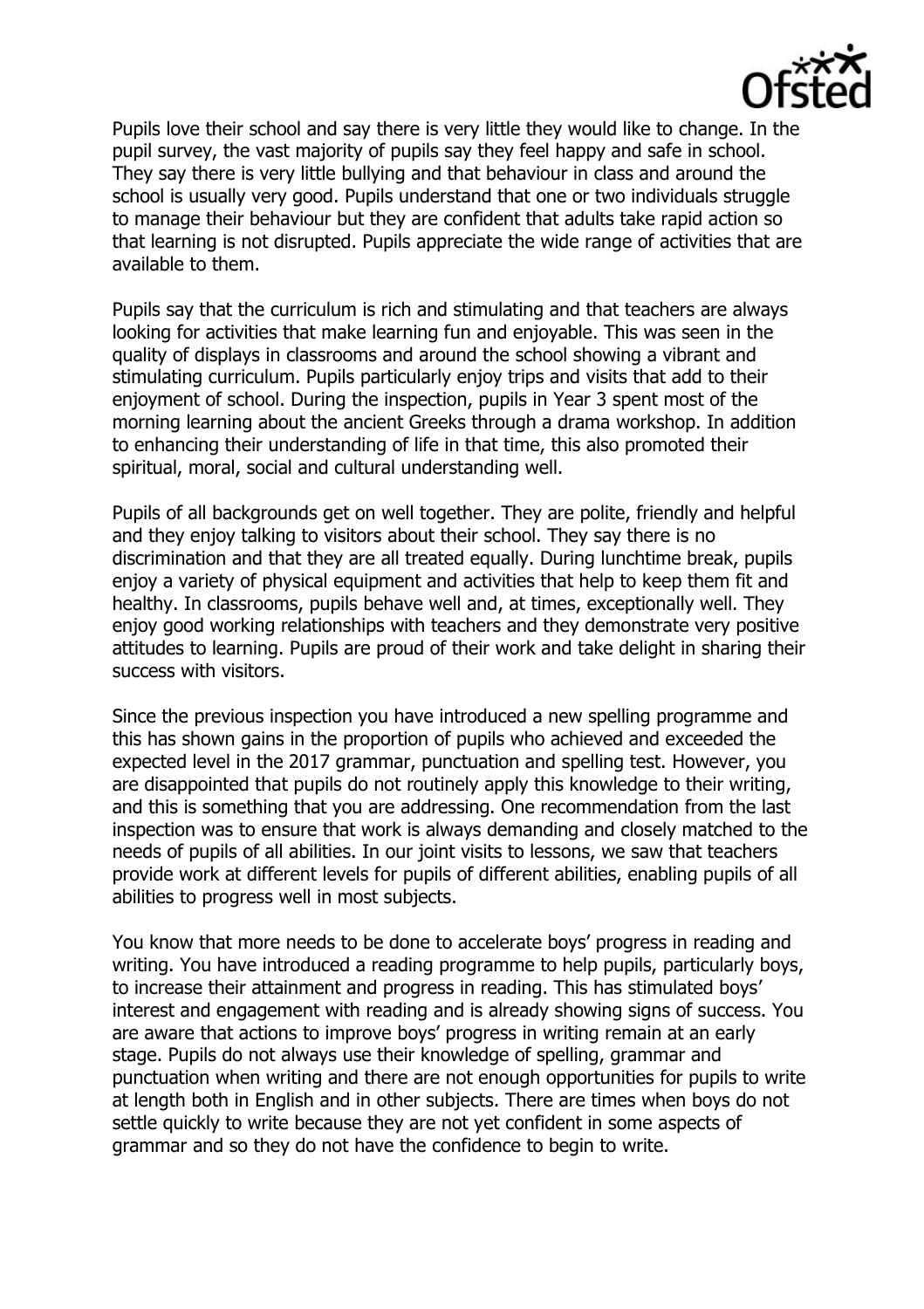

### **Safeguarding is effective**

You, your staff and governors have created a climate in which pupils' safety is given high priority. There are four designated safeguarding lead officers who have all had recent training and are well placed to know what to do should a member of staff express a concern that a pupil may be at risk from harm. All staff and governors are trained and they receive regular updates, so they are well prepared to deal with any issues that arise. You have good relationships with external agencies which provide effective support. All adults who visit school are carefully checked and their presence in school is recorded electronically. Rigorous checks are made on the suitability of staff to work with children, and governors are diligent in ensuring that all policies and procedures for safeguarding pupils are fit for purpose.

Pupils cite many examples of how the school helps them to keep themselves safe both in school and outside. Through themed assemblies and personal, social and health education (PSHE) education, pupils are taught how to stay safe from risks associated with roads and substances. They are taught about different forms of bullying and what to do should they have a concern. There is also an extensive planned programme of teaching to help pupils to stay safe when using modern technology. Pupils know they should not use technology to make unkind remarks about other pupils and they know they should not provide any personal information when online. Parents, staff, governors and pupils agree or strongly agree that pupils are safe at school.

#### **Inspection findings**

- $\blacksquare$  In addition to evaluating the school's arrangements for safeguarding pupils, we also agreed to evaluate the following:
	- the effectiveness of the actions taken by school leaders to increase rates of progress and improve boys' attainment in writing at key stage 2
	- how well the most able girls achieve in reading and mathematics at key stage 1
	- how well the quality of teaching meets the needs of different groups of pupils and
	- provision and outcomes for pupils who have special educational needs (SEN) and/or disabilities.
- You have identified that boys have not progressed as well as girls in writing and have implemented actions to address this. You have reviewed the topics on offer to pupils and introduced 'boy friendly' topics such as the Second World War. This has stimulated boys' interest and provided them with more opportunities to write when learning other subjects. However there are still too few occasions when pupils have time to complete extended pieces of writing and this slows their resilience in completing longer tasks. Although pupils, including boys, attain well in the English, spelling, punctuation and grammar tests, they do not routinely apply their skills when writing and this prevents them from doing as well as they should. The school's own assessment information shows that there are some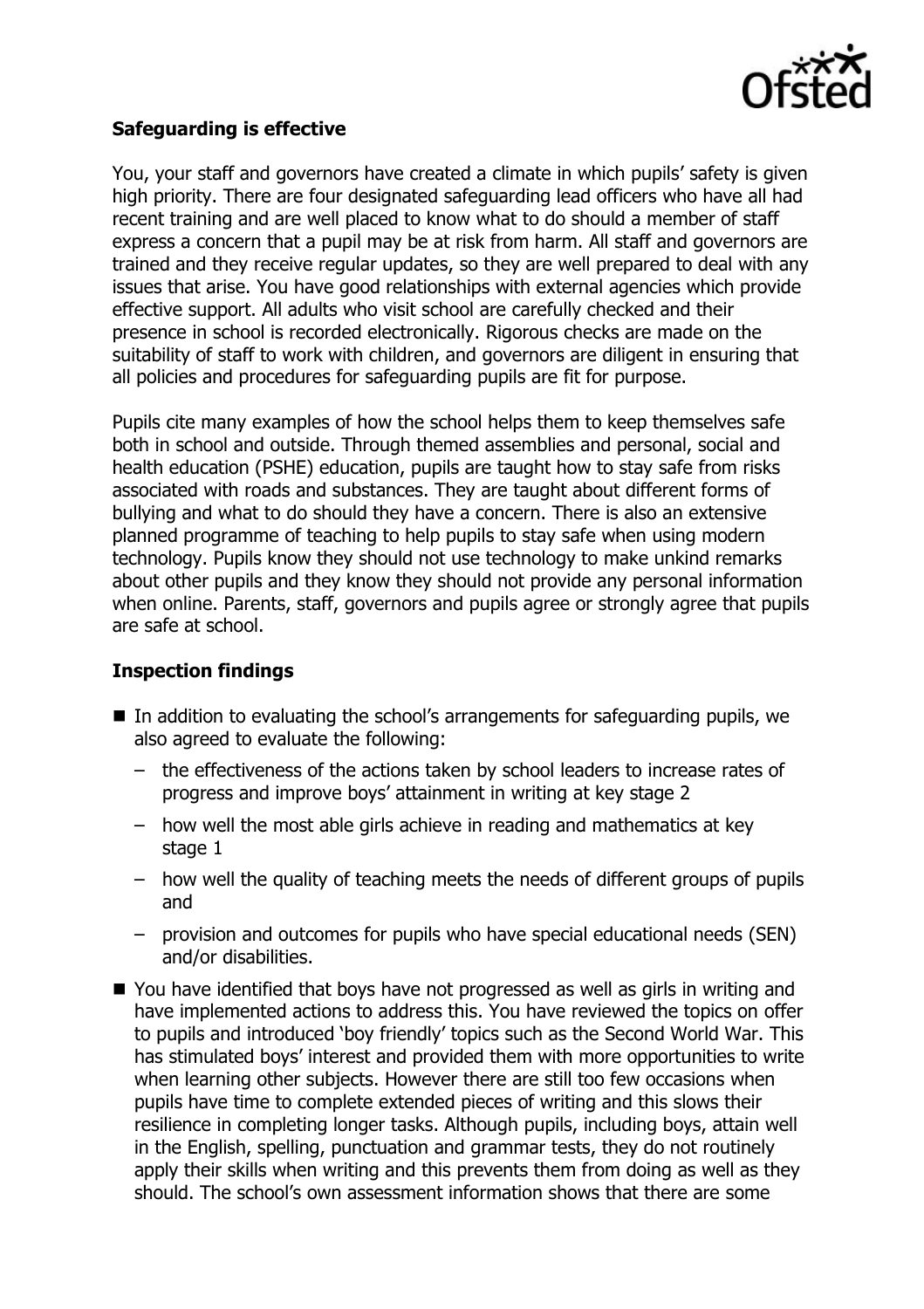

remaining inconsistencies in the progress between boys and girls between year groups.

- Work in pupils' books shows that they do not all write neatly and fluently. In some classes, their handwriting is not formed correctly and they have not yet mastered spelling patterns, nor do they use punctuation accurately. Teachers do not consistently comply with the school's feedback policy in providing guidance to pupils to help them to improve their work. This slows progress, particularly for boys. In some classes, pupils' basic errors go unchecked and so pupils do not learn from their mistakes.
- Although published performance information indicates that the most able girls do not attain as well as they should at the end of key stage 1, evidence from inspection shows that this is not the case. Work in pupils' books shows that all pupils, including the most able girls, make good progress in writing and mathematics. In class, teachers provide challenging activities that engage all pupils. Teachers routinely provide pupils with extra challenges that pupils select and this helps them to make rapid progress.
- During our visits to classrooms, we saw that in most lessons, teachers provide an extra level of challenge for pupils. In some cases, teachers directed pupils to take on the additional challenge. In other classes, pupils decided for themselves whether or not they were ready to try to complete harder work. Where it was needed, teachers provided additional support for less able pupils by providing them with structured ideas to help them to get started. Some pupils, mainly boys, struggled to get started with their work because they were not clear about the meaning of grammatical phrases such as 'relative clauses'. They had been asked to include these in their writing but not all pupils understood such grammatical terminology. This meant that they could not progress as quickly as they should.
- Most teachers used some stimulating and engaging resources to capture the interest of pupils. For example, Year 5 teachers presented a video clip of a rubbish dump and asked pupils to think of some descriptive language. Although most pupils did give some vivid examples, a few pupils demonstrated limited understanding of the effectiveness of their vocabulary choices. In Year 4, pupils made good progress in compressing metaphors to write poems. Feedback provided to pupils was of good quality and helped the pupils to progress well. Teachers discussed with pupils the effectiveness of their vocabulary choices allowing them to understand why some phrases/vocabulary choices are more effective than others.
- Pupils who have SEN and/or disabilities make good progress overall. The inclusion team works in close cooperation with teachers to provide programmes of work that are aimed at addressing pupils' unique difficulties in accessing the curriculum. These are provided by trained teaching assistants and checked regularly by class teachers and the inclusion leader to ensure that they are effective. There are times when pupils who have SEN and/or disabilities have additional support in classrooms. While this is effective in the majority of cases, there are times when the teaching assistant provides too much support for the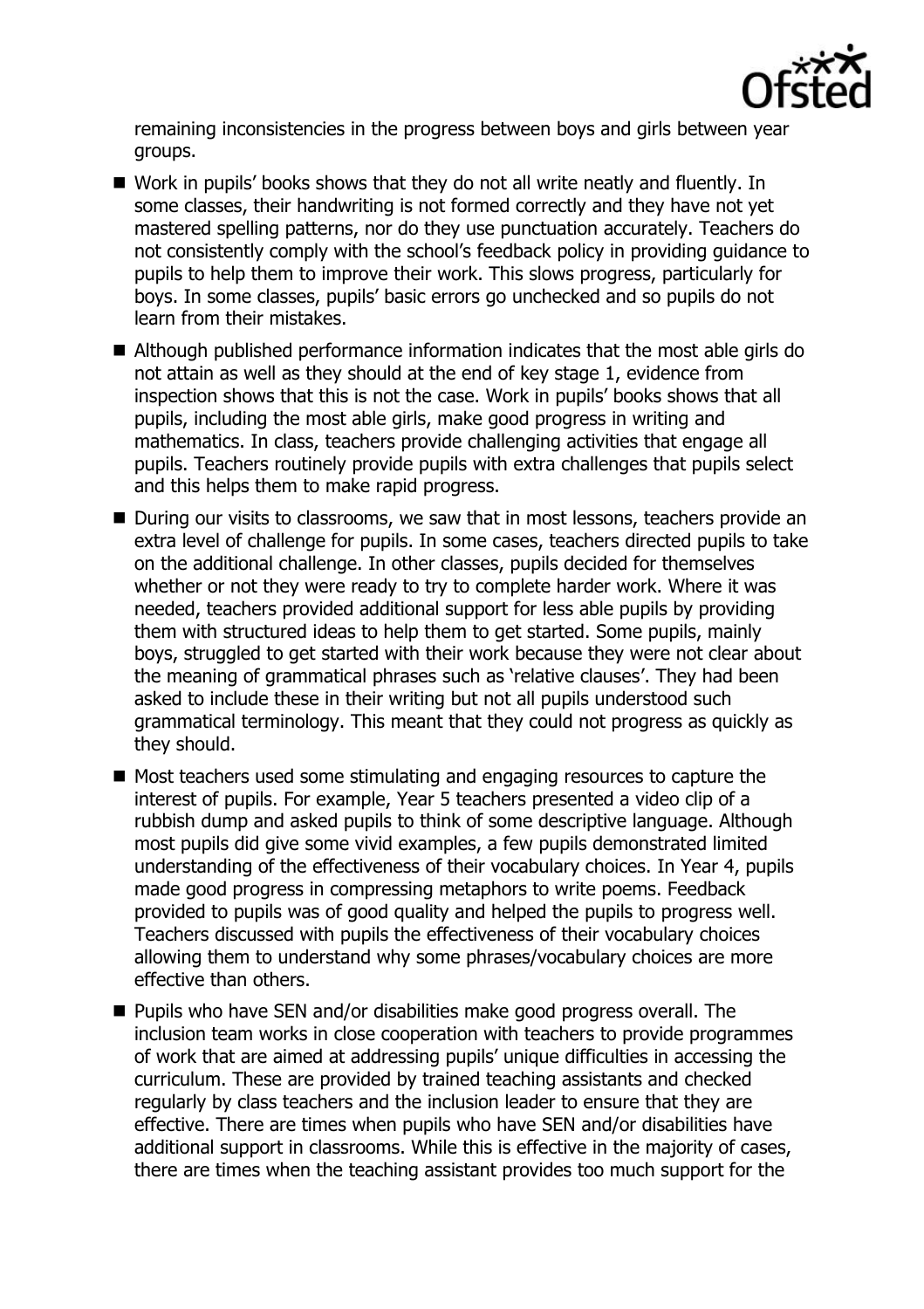

pupil and does not give him/her the chance to complete their work independently.

■ Members of the inclusion team are very aware of the strength of provision for pupils who have SEN and/or disabilities, and they know how this provision may be improved. They work in close cooperation with external agencies as well as partner schools to improve upon what they already do very well. They benefit from high-quality training to help them to update their skills so that they can offer the highest quality of support to pupils. As a result, current pupils who have SEN and/or disabilities make good progress in reading, writing and mathematics.

# **Next steps for the school**

Leaders and those responsible for governance should ensure that:

- pupils at key stage 2, particularly boys, make at least expected progress in writing by:
	- ensuring that all pupils fully understand grammatical terminology
	- making sure that all pupils routinely use their spelling, punctuation and grammar skills when writing, both in English and in other subjects
	- providing more opportunities for pupils to write at length in English lessons, and when learning other subjects, to build their stamina and resilience for writing
	- ensuring that all pupils present their work to the highest possible standard and that their handwriting is neatly formed.

I am copying this letter to the chair of the governing body, the regional schools commissioner and the director of children's services for Surrey. This letter will be published on the Ofsted website.

Yours sincerely

Joy Considine **Ofsted Inspector**

#### **Information about the inspection**

The inspectors observed pupils working during learning walks which were undertaken jointly with you and your deputy headteacher. We spoke to pupils formally as well as informally in the playground. Meetings were held with school leaders and representatives from the governing body, including the chair of governors. I held a telephone meeting with a representative from the local authority. Among the documents scrutinised were school development plans, teachers' plans, and information showing how the school's arrangements for